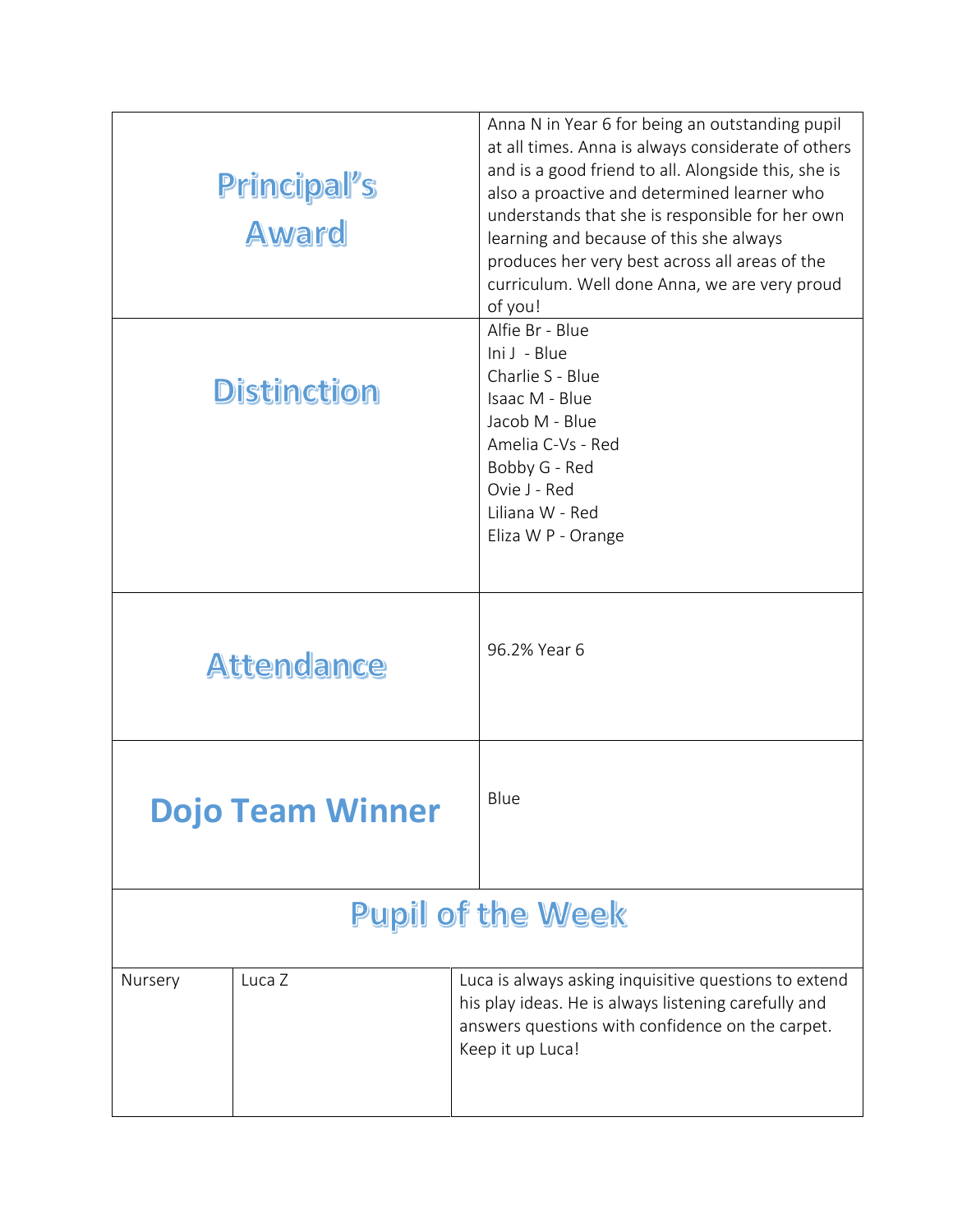| <b>RM</b> | Frankie K       | Frankie always listens carefully to our new learning<br>and shares wise observations he has made. He<br>always completes the class challenges and is busy<br>with his learning. Well done Frankie - keep up the<br>great effort.                                                         |
|-----------|-----------------|------------------------------------------------------------------------------------------------------------------------------------------------------------------------------------------------------------------------------------------------------------------------------------------|
| <b>RC</b> | Eva H           | Eva has been shining this week with her effort and<br>positive attitude. We have really seen an<br>improvement in her phonics and she has been<br>particularly helpful around the classroom. We have<br>all noticed your fantastic effort - well done!                                   |
| 1F        | Hazel L         | Hazel has been working incredibly hard this week.<br>She is trying her best with her phonics and her<br>improvement this year has been amazing. Hazel is<br>particularly interested in our frogs and has been<br>asking great questions about them. Keep up the<br>fantastic work Hazel! |
| 1B        | Gracie M        | Gracie is always a superstar in class. She is an<br>excellent example of what a Moorside pupil should<br>be. She has demonstrated amazing progress across<br>all subjects, and we are all so proud of you Gracie!<br>Keep sparkling!                                                     |
| 2T        | <b>Bailey H</b> | Bailey has a fantastic attitude to learning and<br>doesn't give up. He shows brilliant determination to<br>grow his brain and even tries his best with things he<br>doesn't enjoy. You are a superstar Bailey, keep up<br>the great work!                                                |
| 2PR       | Rose O-M        | Rose has been working incredibly hard in class. She<br>listens well and always presents her work to a high<br>standard. She has a very positive mindset and is not<br>afraid to mistakes as she knows this is how we grow<br>our brains! Keep up the good work Rose.                     |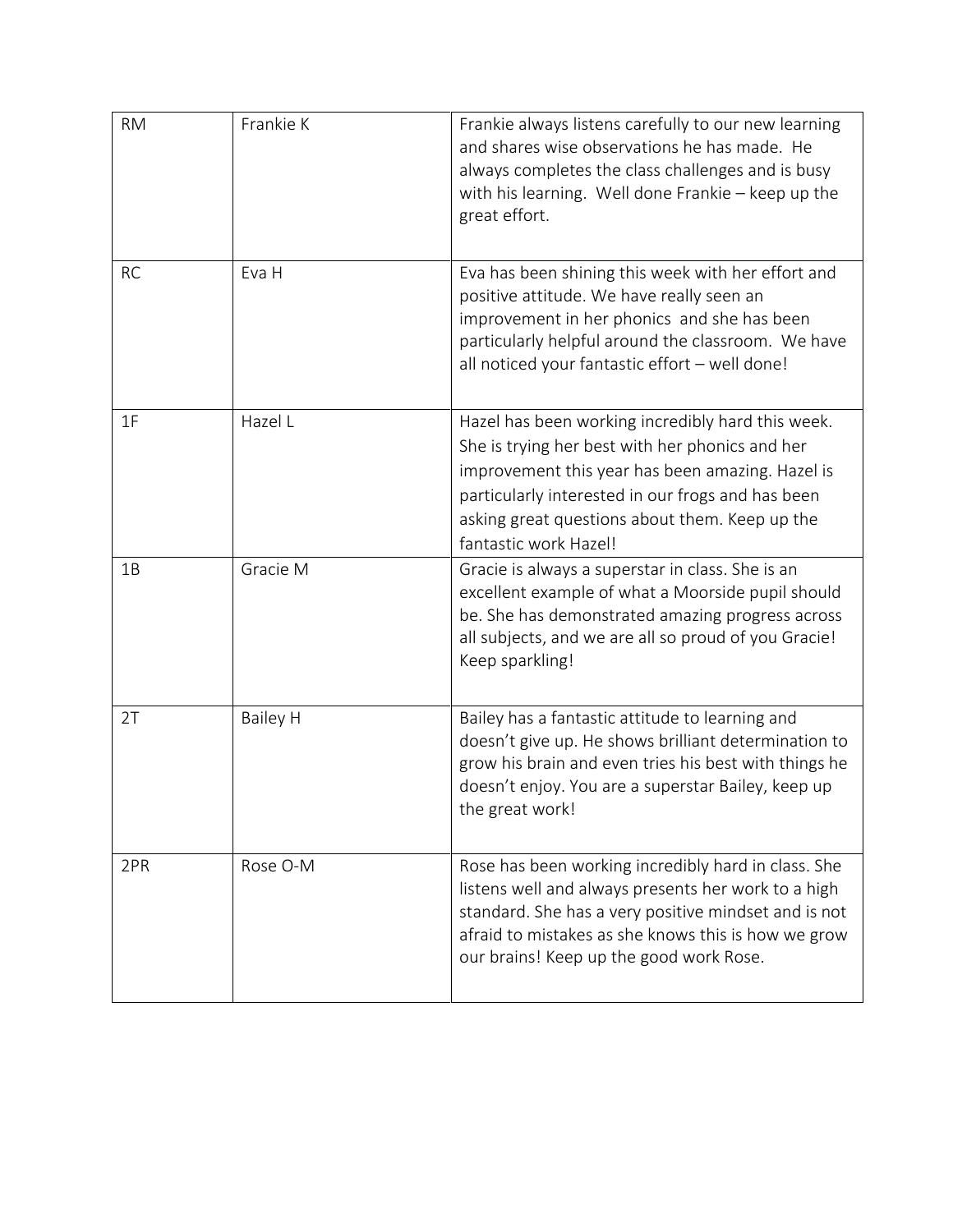| 3S                                                                                           | Casey-L K                                                              | Casey-Leigh has really impressed us this week in<br>Year 3. She works hard at everything she does and<br>her confidence has really grown. Keep it up Casey-<br>Leigh!                                                                                                                                |  |  |  |
|----------------------------------------------------------------------------------------------|------------------------------------------------------------------------|------------------------------------------------------------------------------------------------------------------------------------------------------------------------------------------------------------------------------------------------------------------------------------------------------|--|--|--|
| 3F                                                                                           | Ollie B-W                                                              | Ollie has been going out of his way to be a helpful<br>member of the class this week. He has also been<br>working hard to show us his knowledge in our<br>assessments this week. Well done Ollie!                                                                                                    |  |  |  |
| Reader of the week: Joshua C                                                                 |                                                                        |                                                                                                                                                                                                                                                                                                      |  |  |  |
|                                                                                              |                                                                        | Joshua is a fantastic example to others in our class of what a reader is. He reads his book every                                                                                                                                                                                                    |  |  |  |
|                                                                                              | day and has made fantastic progress on reading plus. Well done Joshua! |                                                                                                                                                                                                                                                                                                      |  |  |  |
|                                                                                              |                                                                        |                                                                                                                                                                                                                                                                                                      |  |  |  |
| 4R                                                                                           | Maks                                                                   | Maks is always determined to improve his<br>handwriting and English learning, which is fantastic<br>to see. Maks' quick multiplication recall is<br>impressive and he is an all-round model student.<br>Keep it up Maks!                                                                             |  |  |  |
| 4A                                                                                           | Harry H                                                                | Harry has impressed all of the staff in Year 4 with his<br>excellent concentration and focus during lessons.<br>Harry is now producing excellent pieces of work,<br>particularly in Maths, and is making super choices<br>both inside and outside of the classroom. Well<br>done, Harry! Keep it up! |  |  |  |
| Reader of the week: John-R M                                                                 |                                                                        |                                                                                                                                                                                                                                                                                                      |  |  |  |
| John has made excellent progress on Reading Plus this year and his comprehension skills have |                                                                        |                                                                                                                                                                                                                                                                                                      |  |  |  |
| gone from strength to strength. Great work, John!                                            |                                                                        |                                                                                                                                                                                                                                                                                                      |  |  |  |
|                                                                                              |                                                                        |                                                                                                                                                                                                                                                                                                      |  |  |  |
|                                                                                              |                                                                        |                                                                                                                                                                                                                                                                                                      |  |  |  |
|                                                                                              |                                                                        |                                                                                                                                                                                                                                                                                                      |  |  |  |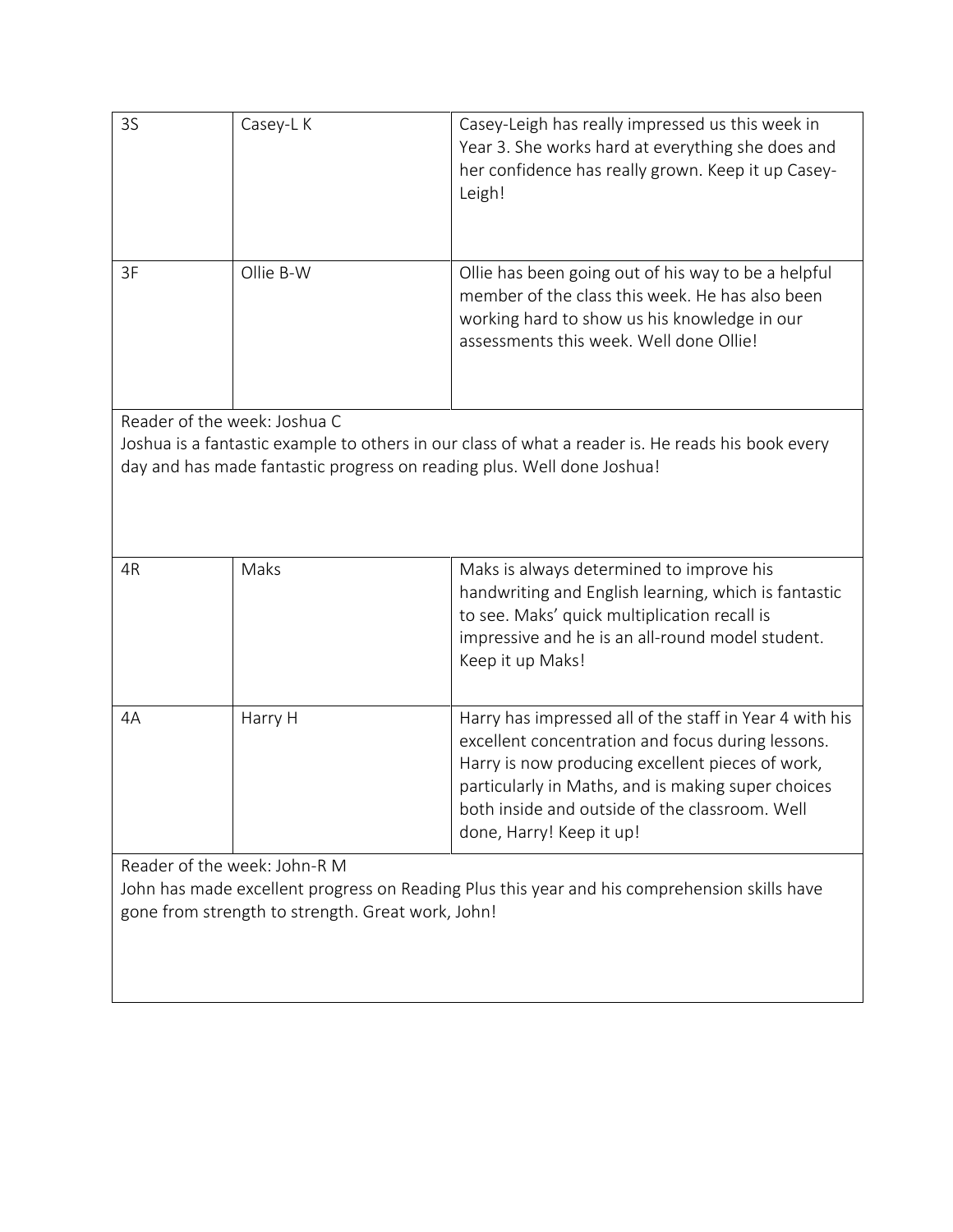| 5T                                                                                                                                                                                                                                                              | Riley Js  | Riley Jones is a wonderful role model for year 5. He<br>is focused in class and works well independently and<br>collaboratively. He is understanding and accepting<br>of others. He is a very hard worker and also is a kind<br>friend inside and outside the classroom. Thank you<br>for showing us what an outstanding Moorside pupil<br>is, Riley. |  |  |  |
|-----------------------------------------------------------------------------------------------------------------------------------------------------------------------------------------------------------------------------------------------------------------|-----------|-------------------------------------------------------------------------------------------------------------------------------------------------------------------------------------------------------------------------------------------------------------------------------------------------------------------------------------------------------|--|--|--|
| 5C                                                                                                                                                                                                                                                              | Arianna M | For having a positive attitude towards her learning<br>and for working consistently hard. Arianna has really<br>knuckled down in recent weeks and had has made<br>good progress in all areas of her learning.                                                                                                                                         |  |  |  |
| Reader of the week:<br>Reece B for having a positive attitude towards reading at home and for ensuring that his reading<br>record is always signed. Reece is also making super progress on Reading Plus and is often in the<br>top 4 on our class leader board. |           |                                                                                                                                                                                                                                                                                                                                                       |  |  |  |
| 6C                                                                                                                                                                                                                                                              | Lola J    | Lola has really applied herself to her learning this<br>year. She is making great choices in class with her<br>behaviours for learning and these are feeding into<br>her attainment in class.<br>Keep it up Lola.                                                                                                                                     |  |  |  |
| 6I/P                                                                                                                                                                                                                                                            | Deaken B  | Deaken has shown a great attitude to his learning<br>and his behaviour this week. He is applying himself<br>in all areas of the curriculum within the classroom<br>and making great choices about how he behaves<br>outside of it too. Wel done Deaken.                                                                                               |  |  |  |